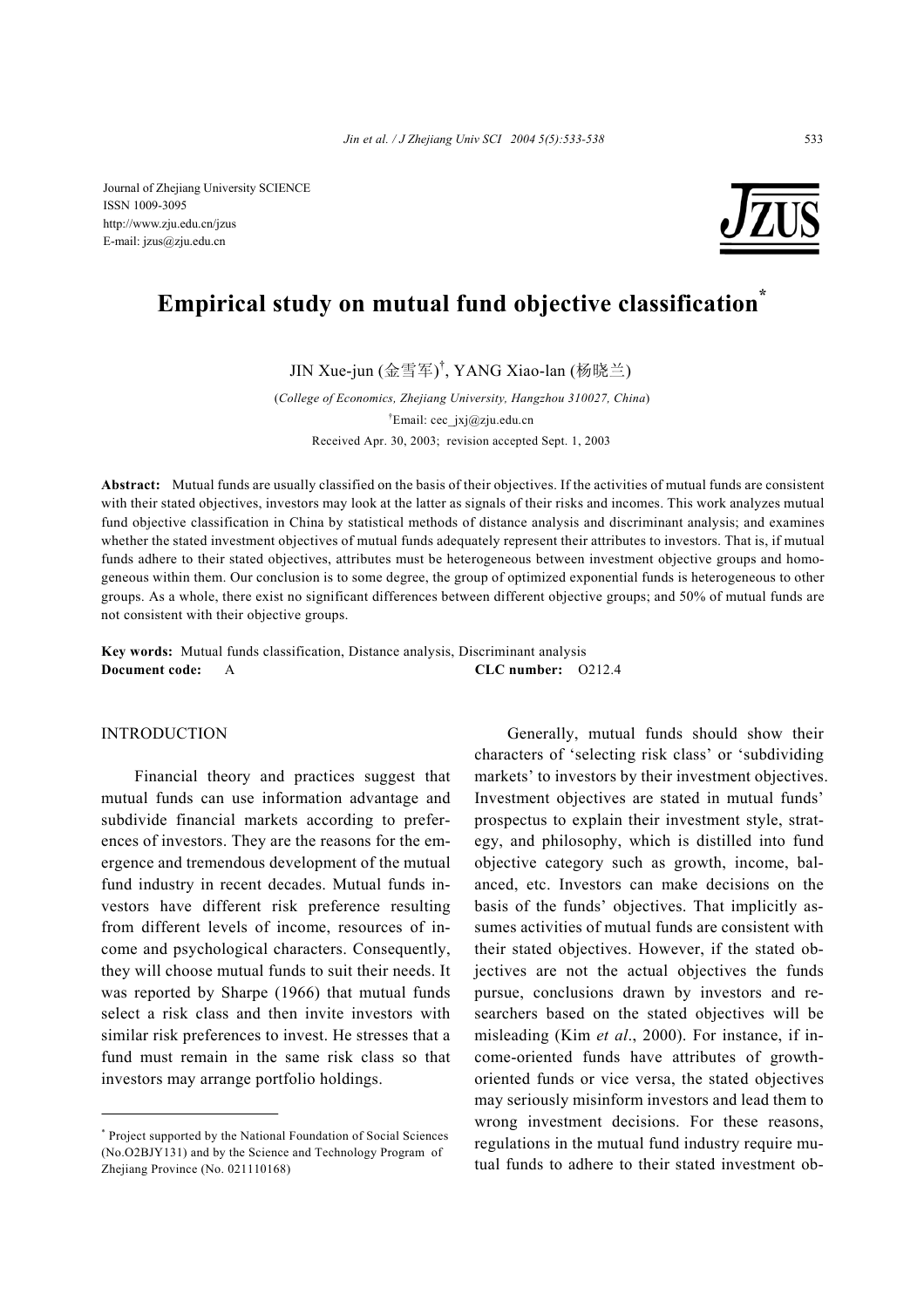jectives<sup>a</sup>.

In China, the mutual fund industry has been burgeoning in recent years. Currently, in the securities markets there are more than 40 closed-end mutual funds with different objective categories including aggressive growth, moderate growth, balanced, optimized exponential, and so on. It is meaningful to ask whether those investment objectives can properly convey information to investors. That is, if we classify mutual funds on the basis of their stated objectives; whether it is homogeneous within investment objective groups and heterogeneous between them? This paper will argue such questions using data in the Chinese securities market by statistical methods of distance analysis and discriminant analysis.

There are some researches in this area recently. diBartolomeo and Witkowski (1997) focused on the question of whether funds are misclassified, if the misclassification is random, and if misclassification is a hindrance to investors. They regress a fund's returns against the returns of the various objective indices and then classify the fund as belonging to the objective group whose index provides the best fit. They found that the current classification system is indeed insufficient in classifying funds and that about 40% of funds are misclassified. Brown and Goetzmann (1997) investigated whether fund classifications are useful in providing benchmarks for evaluating historical fund performance and in explaining differences in future returns among funds. They also found that the current classification system is inefficient in answering such questions. Kim *et al*.(2000) classified funds based on their attributes (characteristics, investment style, and risk/return measures). They concluded that the stated objectives of more than half the funds differed from their attributes-based objectives, and over one third of the funds were severely misclassified.

In this paper our methodology consists of

analyzing mutual funds based on their actual attributes and measuring the separation between different groups of funds in multidimensional space by Mahalanobis distance. And this idea is original from Kim *et al*.(2000). Our conclusion is that to some degree, the group of optimized exponential funds is heterogeneous to other groups. As a whole, there are no significant differences between different objective groups; and 50% of mutual funds are not consistent with their objective groups.

The paper is organized as follows: Section II describes the mutual fund sample. Section III describes the method of distance analysis and discriminant analysis. Section IV describes the analysis process and results. Section V provides discussion and conclusion.

# MUTUAL FUND DATA

In this research, we chose 22 samples of closed-end mutual funds, which were all founded before 2000. Mutual fund data were collected from their annual financial reports in 2000. Some data were obtained from websites such as www.p5w.net and www.homeway.com.cn.

Our research began with analyzing the actual attributes of funds in different groups. Firstly, we needed a market benchmark. However in the Chinese market there are two stock exchanges, which have their respective indexes: Shanghai's index and Shenzhen's index. So we calculated the growth rate of incorporated index by the average growth rate of these two indexes as follows:

$$
INDEX = \ln \frac{INDEXH_{t+1}}{INDEXH_t} + \frac{INDEXS_{t+1}}{INDEXS_t}
$$
\n(1)

*INDEX*: logarithm growth rate of incorporated index; *INDEXH<sub>t</sub>*, *INDEXH<sub>t+1</sub>*: Shanghai's index of period t and  $t+1$ ; *INDEXS*<sub>t</sub>, *INDEXS*<sub>t+1</sub>: Shenzhen's index of period *t* and *t*+1.

Then, we regarded the 28 days national debt repurchase interest rate of the Shanghai exchange as risk-free rate and got its logarithm.

<sup>a</sup> The USA Securities and Exchange Commission (SEC) requires that mutual funds disclose risk to potential investors through the prospectus. These investment objectives must be adhered to and may only be changed with approval of the shareholders by a majority vote. Similar regulation has also been made in China by the Chinese Securities Regulatory Commission (CSRC).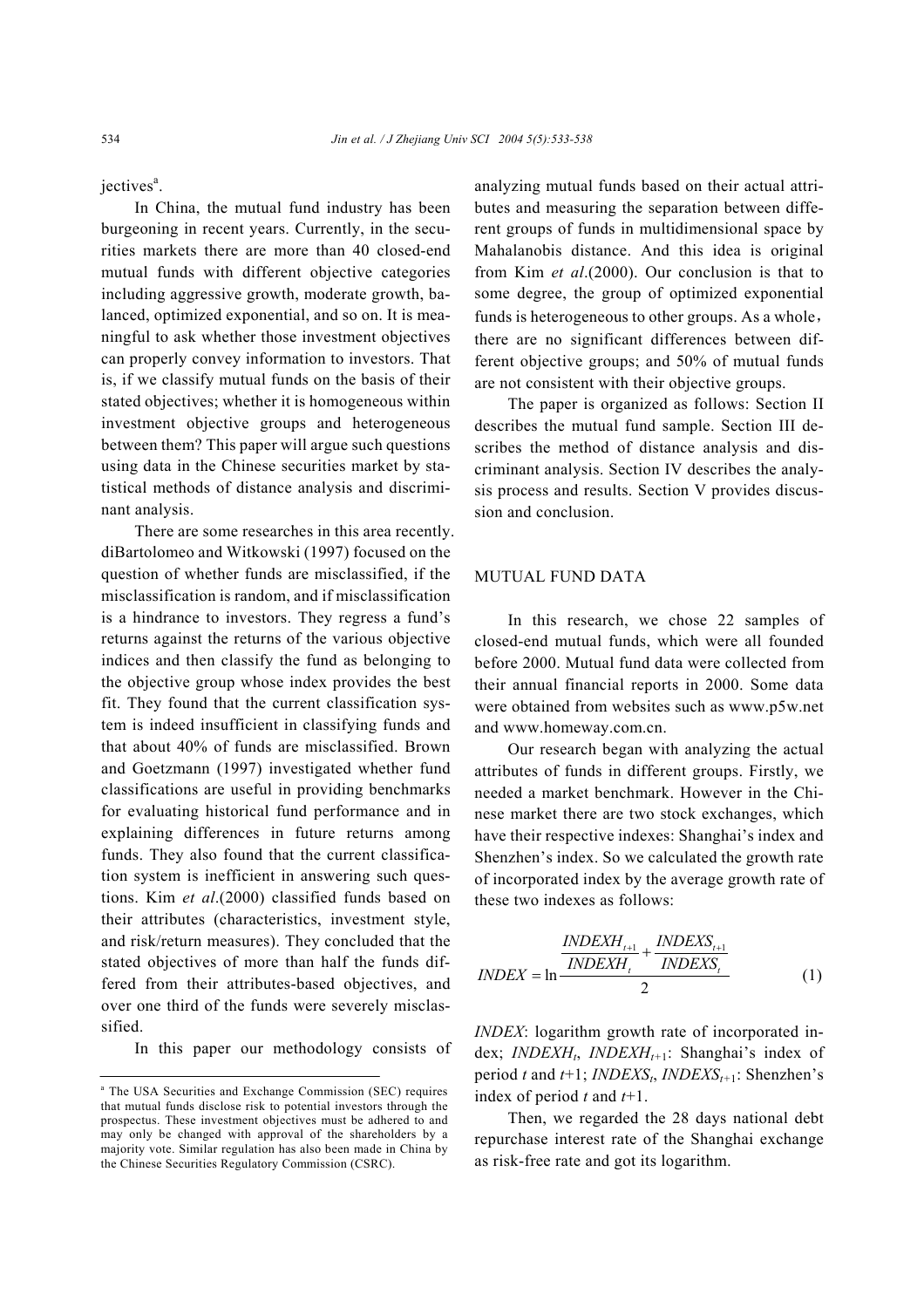And then, in order to describe the actual activities of funds, we use the following characteristic variables of fund: (1) percent stock; (2) concentricity of stock; (3) average return for month; (4) standard deviation; (5) beta; and (6) R-square.

Percent stock is the percentage of the fund's holdings held as stock, which represents the structure of its asset allocation. Concentricity is calculated as the ratio of the first ten stocks in a fund's portfolio to its amount of stock asset. Concentricity shows whether the investment style of the fund is relatively more concentrated or more dispersed. Standard deviation is a measure of the total risk of a fund. Beta is a measure of the systematic risk for a fund. The R-square measures fund diversification<sup>b</sup>.

# RESEARCH METHOD

The main objective of this study is to examine whether funds with the same stated objectives are similar and whether funds with diverse objectives are indeed different. We assume that if mutual funds adhere to their stated objectives, attributes must be heterogeneous between investment objective groups and homogeneous within them. Our methods are designed to test this assumption. Distance analysis is used to measure the difference of diverse groups. Furthermore, discriminant analysis determines whether one fund should be classified into its stated objective group on the basis of its actual characters.

#### **Distance analysis**

We classify the mutual fund samples into groups on the basis of their stated objectives. Then each group can be regarded as a population with dimensions of *n*×*m* (that means each group includes *n* mutual funds and each fund can be characterized by *m* variables). If funds with the same stated objectives have similar attributes, and these attributes differ from the funds in other objective groups,

funds will cluster by their stated objectives, and will be distinct from the clusters of other fund objectives. The separation between these clusters in multidimensional space is measured by Mahalanobis distance.

There are two populations: mutual fund groups  $G_1$  and  $G_2$ . Each group has *n* mutual funds; and each mutual fund is described by *m* characteristic variables. Our null hypothesis  $H_0$  is that these two groups have identical average values. If the null hypothesis  $H_0$  is rejected, that means  $G_1$ ,  $G_2$  are really diverse. If  $H_0$  cannot be rejected, that suggests the difference between average values of *G*<sup>1</sup> and  $G_2$  is not significant.

We assume mutual fund group  $G_i$ ,  $G_i \sim N(\mu^{(i)})$ ,  $\sum i(i=1, 2)$ , vector of average values  $\boldsymbol{\mu} = (\boldsymbol{\mu}_1, \boldsymbol{\mu}_2, \dots)$  $(\mu_m)'$ , covariance matrix  $\Sigma = (\sigma_{ij})_{m \times m}$  and mutual fund sample  $X = (x_1, x_2, \ldots, x_n)'$ . For the purpose of testing H<sub>0</sub>:  $\mu^{(1)} = \mu^{(2)}$ , we calculate the Mahalanobis distance  $d^2(1,2)$  between these groups:

$$
d^{2}(1,2)=(\overline{X}^{(1)}-\overline{X}^{(2)})'S^{-1}(\overline{X}^{(1)}-\overline{X}^{(2)}),
$$
 (2)

Where, *S* is covariance matrix of incorporated samples.

Further, F-statistics is calculated as follows:

$$
F = \frac{(n_1 + n_2 - m - 1)n_1 n_2}{m(n_1 + n_2)(n_1 + n_2 - 2)} d^2(1,2)
$$
 (3)

In Eq.(3),  $n_1$  and  $n_2$  are the number of funds in the two groups. Under the null hypothesis that funds in two groups have the same average values, *F* is characterized by *F* distribution with numerator's degree of freedom *m* and denominator's degree of freedom  $(n_1+n_2-m-1)$ . Further, we can calculate the *p*-value*.* If *p*-value is less than the given significant level  $\alpha$ , the null hypothesis H<sub>0</sub> is rejected. That is, these two fund groups are significantly different from each other. While, if *p*-value is greater than  $\alpha$ , H<sub>0</sub> cannot be rejected. That means although these two groups have diverse investment objectives, they do not show significantly different attributes in operation. Each of

<sup>&</sup>lt;sup>b</sup> The R-squared measures the explanatory power of the market index relative to the fund behavior. If the market index used had a small number of members, a high R-squared would not necessarily indicate a diversified portfolio. We use R-square here to measures fund diversification, because Shanghai's index and Shenzhen's index both have large number of members.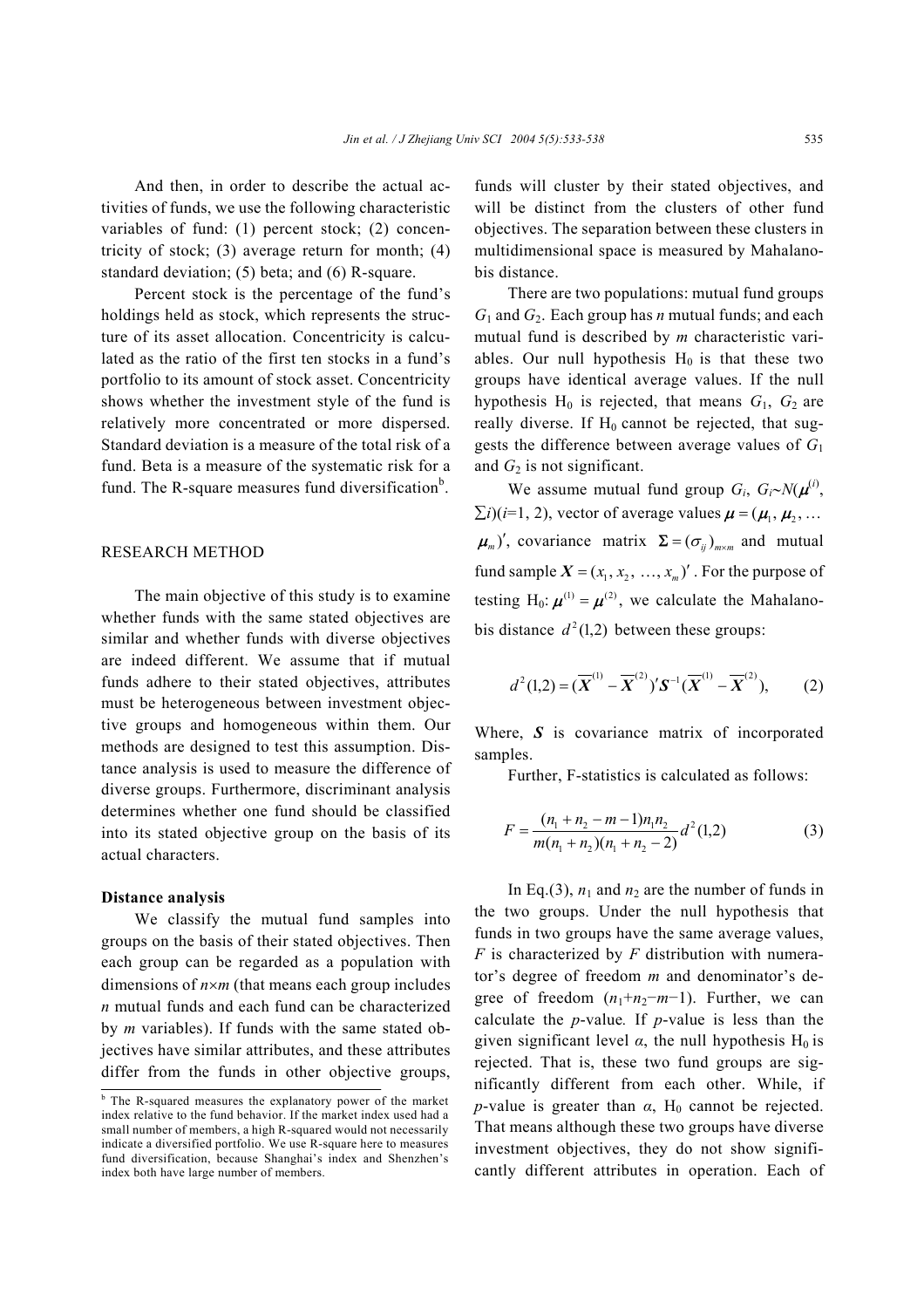them does not have its own particular investment style and relative risk and income.

#### **Discriminant analysis**

Discriminant analysis is used to determine into which group a fund should be classified on the basis of their attributes. Our principle is that we classify a fund into the group closest to it. This approach is concerned with separating several groups, based on measurements of multiple attributes (discriminating variables) for the members in the groups. Discriminant analysis is based on maximizing the Mahalanobis distance, which is a measure of separation between two groups.

We have fund  $X = (x_1, x_2, ..., x_m)'$ . The Mahalanobis distance between *X* and an objective group *Gi* can be defined as:

$$
d^{2}(X, G_{i}) = (X - \mu)' \Sigma^{-1} (X - \mu)
$$
 (4)

As to fund  $X$ , we set the following discriminant function:

If 
$$
d^2(X, G_1) < d^2(X, G_2), X \in G_1
$$
 (5)

If 
$$
d^2(X, G_1) \ge d^2(X, G_2), X \in G_2
$$
 (6)

That is, we classify a fund into a group which is closest to it.

## EMPIRICAL RESEARCH RESULTS

The 22 mutual funds are classified into 6 groups on the basis of their investment objective: moderate growth, assets restructuring, optimized  $exponential<sup>c</sup>$ , balanced, middle and small enterprise growth, aggressive growth<sup>d</sup>. We measure the degree of diversity between each other. Each fund is described by 6 variables including percent stock, concentricity of stock, and average return for month, standard deviation, beta and R-square. Distance analysis and discriminant analysis are implemented by software SAS.

## **Results of distance analysis**

Table 1 shows the Mahalanobis distances between stated objective groups in multidimensional space. *F*-statistics and *p*-value are listed in Table 2 and Table 3. The above results suggest that if  $\alpha$  is given as 0.05, no couples of funds can pass the significance test (each *p* is greater than 0.05). That means the stated objective groups are not distinct from each other. When  $\alpha$  is given as 0.1, optimized exponential and moderate growth, optimized exponential and balanced, optimized exponential and aggressive growth, balanced and assets restructuring, balanced and middle and small enterprise growth pass the test. Hence, those couples are diverse at significance level 0.1. As we can see, in those

| From group                            | Moderate<br>growth | Assets<br>restructuring | Optimized<br>exponential | <b>Balanced</b>  | Middle and small<br>enterprise growth | Aggressive<br>growth |
|---------------------------------------|--------------------|-------------------------|--------------------------|------------------|---------------------------------------|----------------------|
| Moderate growth                       | $\mathbf{0}$       | 10.66441                | 10.98309                 | 5.14556          | 8.22608                               | 2.39935              |
| Assets<br>restructuring               | 10.66441           | $\mathbf{0}$            | 14.08073                 | 18.68796         | 6.93418                               | 4.03729              |
| Optimized<br>exponential              | 10.98309           | 14.08073                | $\theta$                 | 22.12258         | 7.89869                               | 11.78212             |
| <b>Balanced</b>                       | 5.14556            | 18.68796                | 22.12258                 | $\boldsymbol{0}$ | 19.79169                              | 6.86633              |
| Middle and small<br>enterprise growth | 8.22608            | 6.93418                 | 7.89869                  | 19.79169         | $\mathbf{0}$                          | 5.40004              |
| Aggressive growth                     | 2.39935            | 4.03729                 | 11.78212                 | 6.86633          | 5.40004                               | $\theta$             |
|                                       |                    |                         |                          |                  |                                       |                      |

| Table 1 Squared distance to group |  |  |  |  |  |  |
|-----------------------------------|--|--|--|--|--|--|
|-----------------------------------|--|--|--|--|--|--|

 $c$  Optimized exponential fund in China is similar to index fund in US and other countries. Optimized exponential fund put 30% of its portfolio in positive investment. And this is the difference between optimized exponential and index fund holding totally passive investment style.

d In our country, managers of funds frequently state inconsistent investment objectives. In this paper we mainly investigate the prospectus of funds and partly refer to Quanjing website (2002).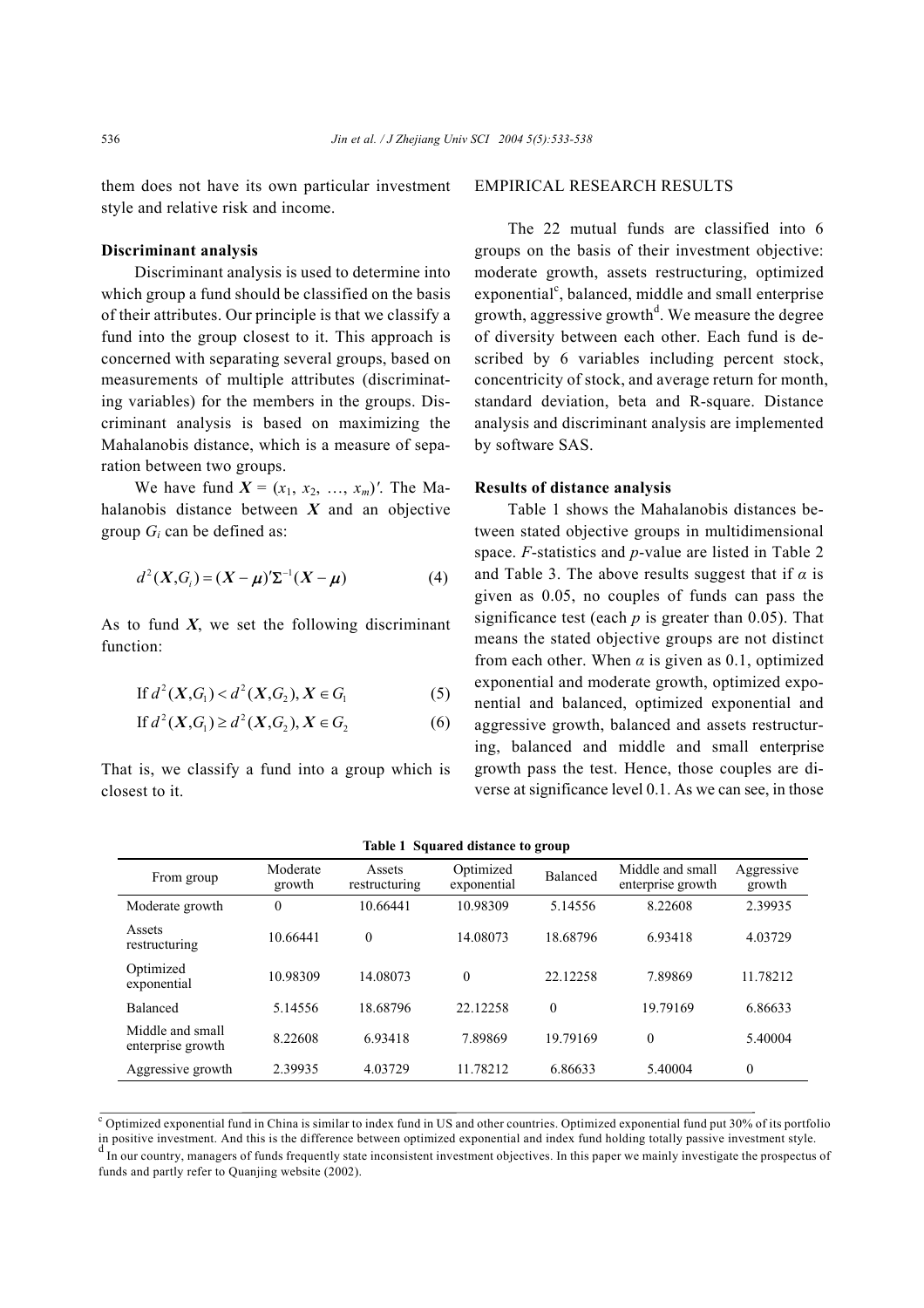| From group                            | Moderate<br>growth | Assets<br>restructuring | Optimized<br>exponential | Balanced | Middle and small<br>enterprise growth | Aggressive<br>growth |
|---------------------------------------|--------------------|-------------------------|--------------------------|----------|---------------------------------------|----------------------|
| Moderate growth                       | 0                  | 1.83294                 | 3.02035                  | 1.17919  | 1.41386                               | 0.74980              |
| Assets<br>restructuring               | 1.83294            | $\theta$                | 2.15122                  | 2.56960  | 0.79454                               | 0.66087              |
| Optimized<br>exponential              | 3.02035            | 2.15122                 | $\theta$                 | 4.34551  | 1.20674                               | 3.00008              |
| <b>Balanced</b>                       | 1.17919            | 2.56960                 | 4.34551                  | $\theta$ | 2.72136                               | 1.47519              |
| Middle and small<br>enterprise growth | 1.41386            | 0.79454                 | 1.20674                  | 2.72136  | $\theta$                              | 0.88394              |
| Aggressive growth                     | 0.74980            | 0.66087                 | 3.00008                  | 1.47519  | 0.88394                               | $\theta$             |

**Table 2** *F***-Statistics,** *NDF***=6,** *DDF***=11 for squared distance to group**

**Table 3 Prob>Mahalanobis distance for squared distance to group**

| From group                            | Moderate<br>growth | Assets<br>restructuring | Optimized<br>exponential | Balanced | Middle and small<br>enterprise growth | Aggressive<br>growth |
|---------------------------------------|--------------------|-------------------------|--------------------------|----------|---------------------------------------|----------------------|
| Moderate growth                       | .0000              | 0.1817                  | 0.0536                   | 0.3837   | 0.2924                                | 0.6224               |
| Assets<br>restructuring               | 0.1817             | 1.0000                  | 0.1284                   | 0.0832   | 0.5932                                | 0.6829               |
| Optimized<br>exponential              | 0.0536             | 0.1284                  | 1.0000                   | 0.0172   | 0.3716                                | 0.0546               |
| <b>Balanced</b>                       | 0.3837             | 0.0832                  | 0.0172                   | 1.0000   | 0.0715                                | 0.2725               |
| Middle and small<br>enterprise growth | 0.2924             | 0.5932                  | 0.3716                   | 0.0715   | 1.0000                                | 0.5375               |
| Aggressive growth                     | 0.6224             | 0.6829                  | 0.0546                   | 0.2725   | 0.5375                                | 1.0000               |

6 groups, optimized exponential fund group is distinct from other groups more significantly. However, moderate growth, aggressive growth and middle and small enterprise growth are very close, which suggests similarity in investment characters.

## **Results of discriminant analysis**

Through discriminant analysis we can classify funds based on their actual attributes. While, the categories of objective groups are based on their stated objectives. Comparing the results of discriminant analysis with the objective groups, we can conclude which fund is heterogeneous within its own group and should be classified into another group on the basis of its attributes. Error Count Estimates for group shown in Table 4 suggests the percentage of misclassified funds in one group. The higher error count suggests the greater mutual distinction within an objective group. However, the lower error count suggests funds from this group are more homogeneous in attributes.

Our results showed only 11 funds could be classified into their stated groups through discriminant analysis. And the others were misclassified. Among those groups, optimized exponential group had the lowest error count, while balanced had the highest. Reclassification results can be seen in the appendix.

## **CONCLUSION**

This work examines whether the stated investment objectives of mutual funds adequately re-

| Table 4 Error count estimates for group |                    |                         |                          |          |                                       |                      |  |
|-----------------------------------------|--------------------|-------------------------|--------------------------|----------|---------------------------------------|----------------------|--|
| Group                                   | Moderate<br>growth | Assets<br>restructuring | Optimized<br>exponential | Balanced | Middle and small<br>enterprise growth | Aggressive<br>growth |  |
| Rate                                    | 0.5000             | 0.5000                  | 0.2500                   | 0.6667   | 0.5000                                | 0.6000               |  |